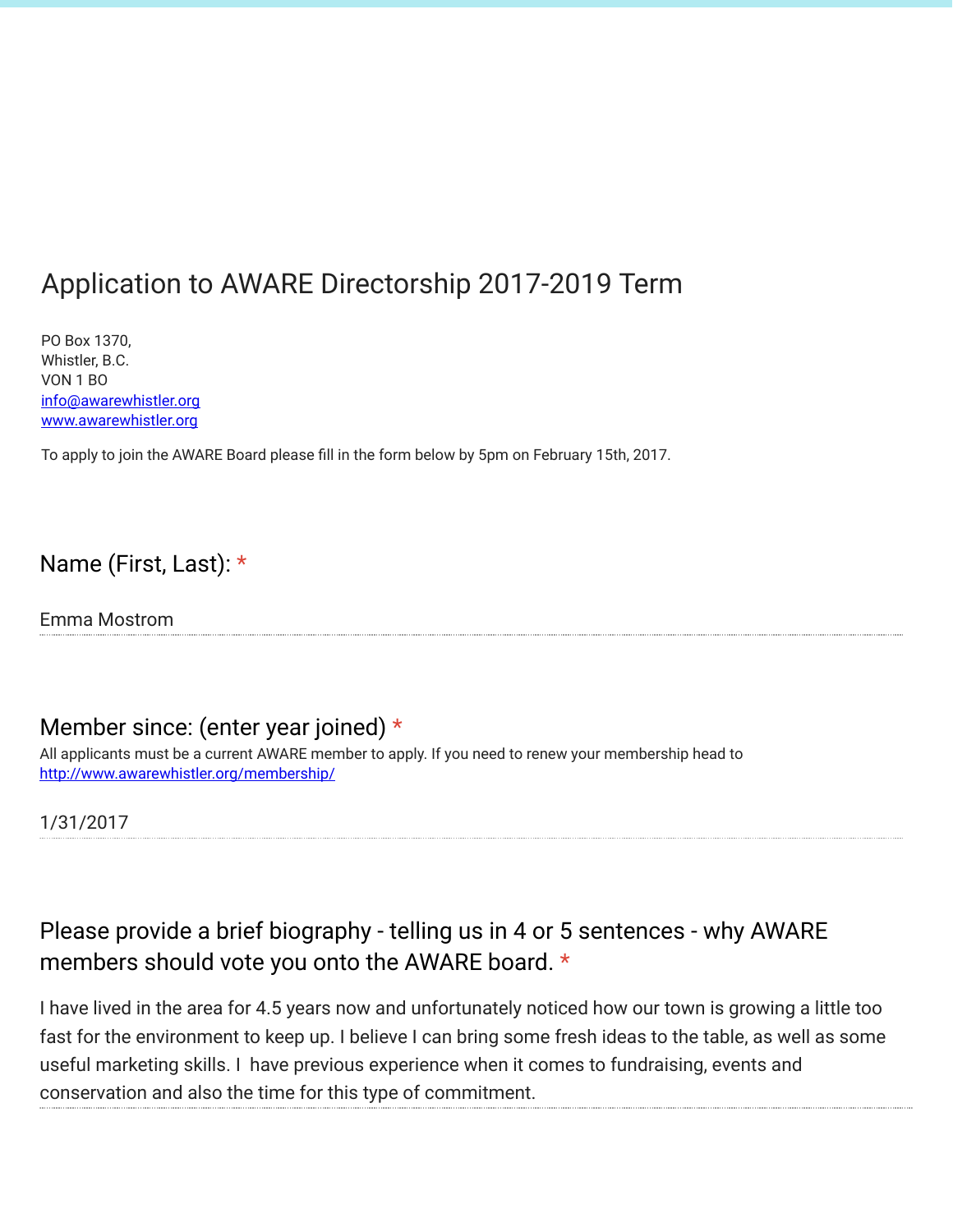# What would you like to see AWARE achieve in the coming years and how could you contribute to achieving these goals? \*

To make it cool to be green, bring back the pride in having a clean hometown - make the locals ambassadors of Whistler. I want all locals to feel included and responsible for their hometown, and proud of how clean and fresh it is!

Board member energy and talent is focused on providing direction to ensure we achieve AWARE's mission, vision and goals. Contributing a diversity of skills and experiences, we welcome and are actively seeking directors from a range of backgrounds. In 2017, we are especially interested in people who have a proven track record in any of the following areas. Please select those that apply and use the 'other' box to list any additional skills that could help AWARE achieve its goals.



Other: Fundraisers/events/ideas

### Why is it important to you to be a member of the AWARE Board? \*

Protection our environment is something that I care deeply for, and I have been wanting to get more involved in our local movement for a while now, and joining the board would be a step in the right direction and a great honor. I also believe I have skills that will come in handy for AWARE as an organisation.